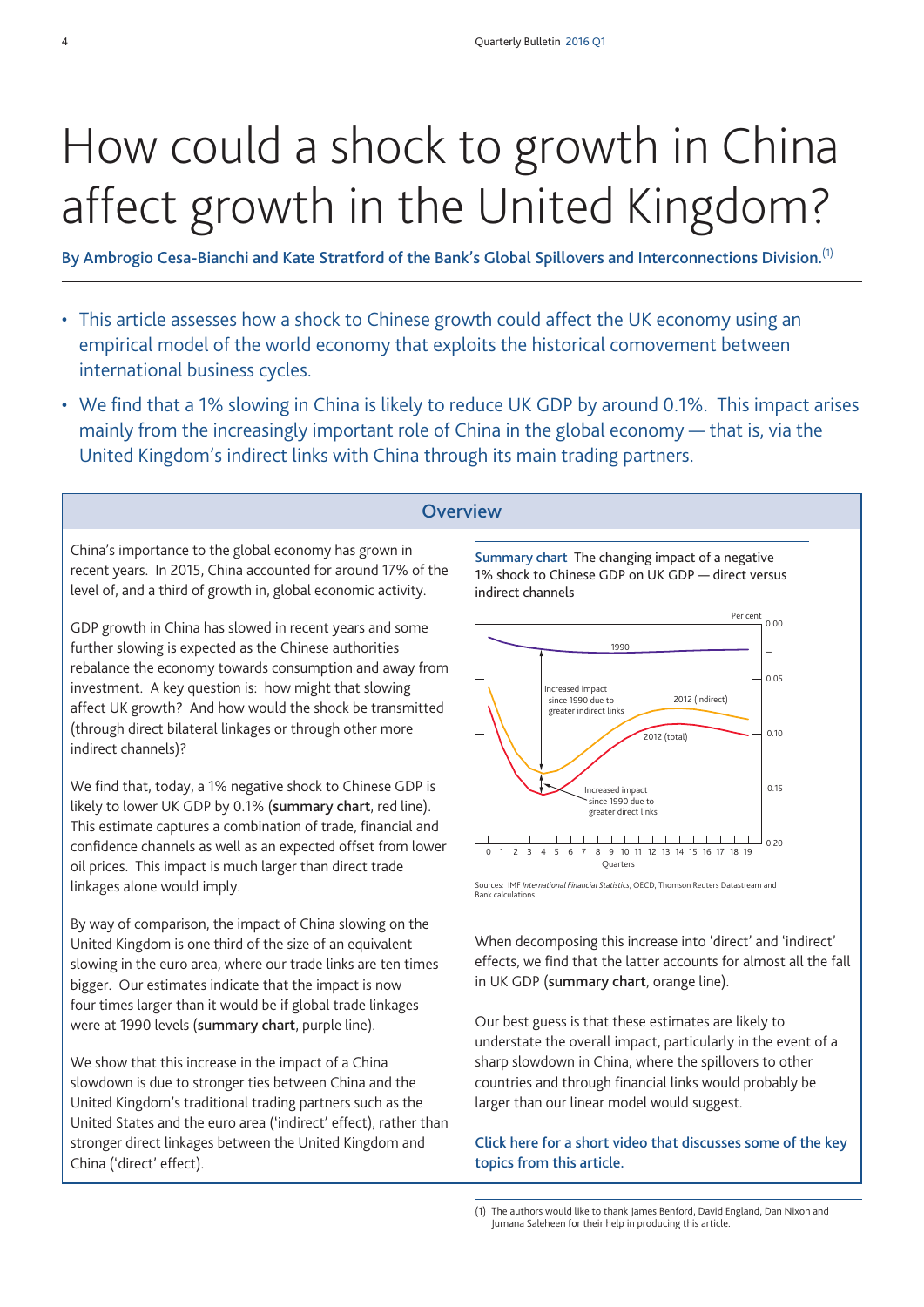# **Introduction**

GDP growth in China has slowed significantly in recent years. Some further slowdown is expected (**Chart 1**) as the Chinese authorities attempt to rebalance the economy towards consumption and away from investment. There remains considerable uncertainty around how smooth that rebalancing will be, though. And there is a risk that growth could slow more sharply than expected.(1)

#### **Chart 1** Chinese GDP growth



Sources: IMF *World Economic Outlook* (*WEO*) October 2015 and National Bureau of Statistics of China.

Developments in China are likely to have important implications for the world economy and, in turn, for the UK economic outlook. Moreover, given the increasingly important role of China in the global economy, the impact of developments in Chinese economic activity may have changed over time. Indeed, while in 1990 China accounted for around 4% of world GDP, China is now the largest economy in the world, accounting for more than 17% of world GDP.(2) And Chinese imports account for around 10% of global trade.

This article assesses how a shock to Chinese growth could affect the UK economy. Note that 'China' refers to mainland China throughout (ie it does not include Hong Kong). The first section sets out the various channels through which developments in China could spill over to the United Kingdom. The second section describes an empirical model that can be used to estimate the international transmission of shocks originating in different countries on the United Kingdom. And the final section runs through the results, focusing on how and why the impact of China on the United Kingdom has changed over time. A short **[video](https://youtu.be/JPmwRlD1rnE)** discusses some of the key topics from this article.(3)

# **Through which channels could a shock to China spill over to the United Kingdom?**

A shock to Chinese growth is likely to affect the United Kingdom through a number of different channels. In order to think about the overall impact of China on the United Kingdom, it is helpful to think about how large these different channels could be. So this section provides an overview of the different channels that could be important.(4)

## **Trade channels**

A key transmission mechanism through which a shock to Chinese GDP might spill over to the United Kingdom is international trade. A slowing in Chinese GDP would reduce the demand for goods and services produced by UK firms. And as the United Kingdom is an open economy, with exports accounting for around 30% of GDP, the trade channel could be an important part of the transmission of world shocks.

While the trade channel may be theoretically important, the share of UK exports that go directly to China is smaller than other trading partners — less than 4% in 2014. So, at first sight, it may seem that Chinese growth should only have a limited impact on the demand for UK exports and, therefore, GDP growth.

But China is now the world's largest goods exporter and the indirect trade links (links between China and the United Kingdom through other countries) are potentially sizable. While China only accounts for a small share of UK exports, it is a far more important source of export demand for some of our key trading partners, such as the euro area and United States: exports to China make up just under 10% of total goods exports for both the United States and euro area. Moreover, roughly 10% of the euro area's exports go to other Asian economies, who are in turn heavily reliant on Chinese demand.(5)

The importance of the trade channel is likely to have risen significantly over the past two decades. In the late 1990s, China only accounted for around 2% of world imports of goods and services, and 3% of world exports. But by 2014, those shares had risen to 10% and 11%, respectively, making China the world's second largest importer and the largest exporter. At the same time, UK exports to China have risen significantly, from around 0.5% through the 1990s to 4% in 2014.

## **Financial channels and confidence effects**

In addition to trade, financial channels can also play an important role in the transmission of international shocks. A recent *Quarterly Bulletin* article found that financial linkages

- www.bankofengland.co.uk/publications/Documents/inflationreport/2015/nov.pdf. (2) These figures are computed by converting GDP to international dollars using purchasing power parity rates.
- https://youtu.be/JPmwRlD1rnE.
- (4) For a discussion of the different channels through which external shocks can affect the United Kingdom, see Chowla, Quaglietti and Rachel (2014).
- (5) Additional details on China's international trade linkages can be found in a box 'How would a slowdown in China affect the UK economy?' on page 2 of the November 2015 *Inflation Report*;
	- www.bankofengland.co.uk/publications/Documents/inflationreport/2015/nov.pdf.

<sup>(1)</sup> See, for example, the November 2015 *Inflation Report*;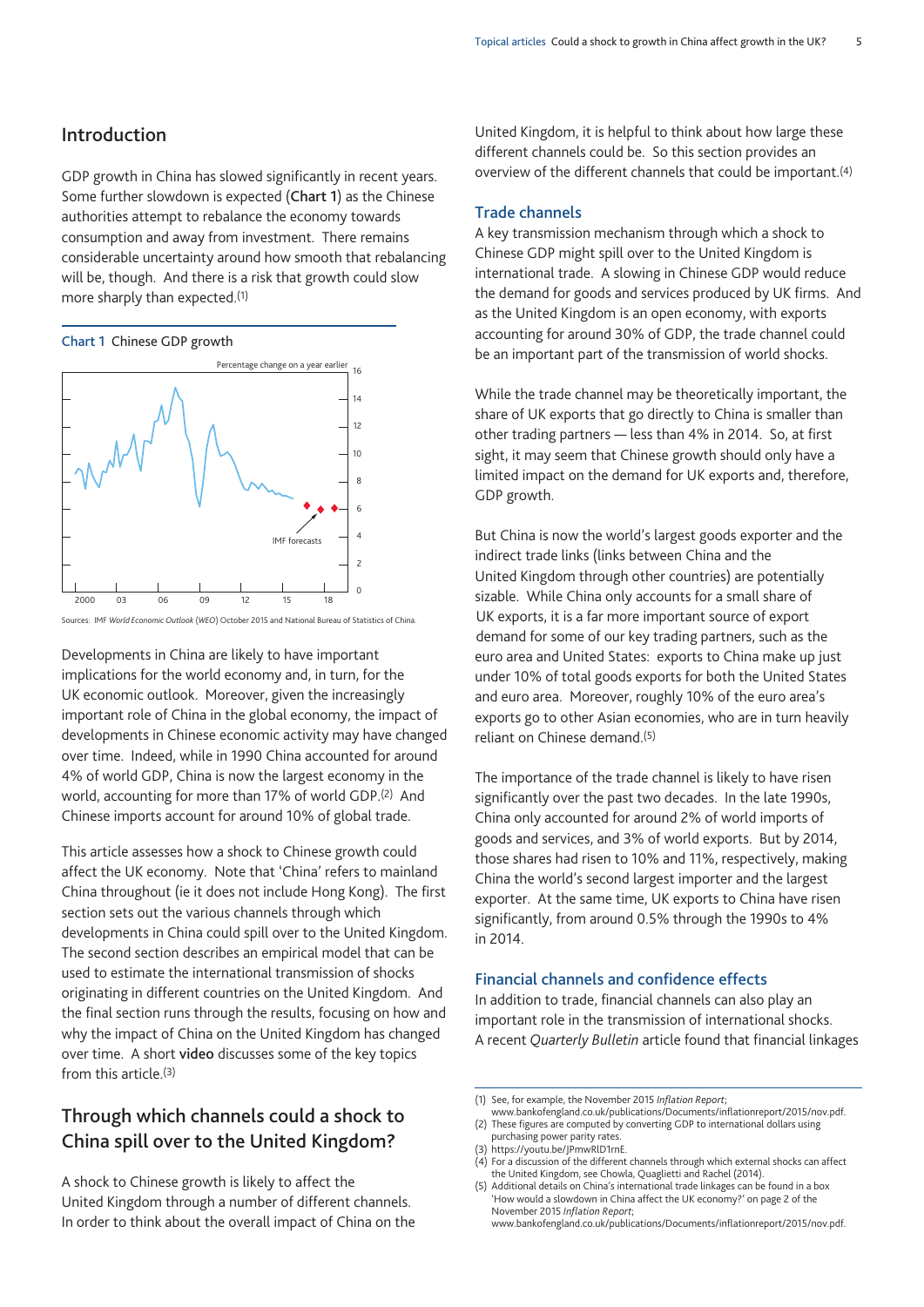are likely to account for the majority of the impact of world shocks on the United Kingdom since 2007.(1) Given China's size in the global economy, we might expect such spillovers to be significant. In what follows we review some of the most relevant channels.

Financial spillovers from China could operate directly through the UK banking sector. For example, UK-owned banks have direct exposures to Chinese financial institutions, corporates and households through their foreign lending activities. As a result, UK banks could suffer losses as a result of a weakening in Chinese demand conditions if it were associated with a rise in non-performing loans. Losses abroad could, in turn, bear down on banks' willingness and ability to lend to the UK real economy. They could also lead to an increase in banks' funding costs, particularly if combined with a deterioration in financial market sentiment. Increased funding costs would then feed through into a higher cost of borrowing for UK businesses and households. In addition, losses suffered by Chinese financial institutions could weigh on lending to UK affiliates, or their supply of wholesale funds to UK banks.

This 'direct' exposure, however, is relatively small, since only 1.6% of UK-owned banks' foreign claims is directed to Chinese banks. But, similarly to trade linkages, indirect linkages may play an important role. For example, the total exposure when including Hong Kong — which, in turn, has important linkages with China — amounts to just over US\$530 billion, or around 16% of UK-owned banks' foreign claims. For this reason, the Bank's 2015 stress test included a severe scenario for these economies, with sharp reductions in GDP growth, and property and equity prices, to ensure that the UK banking system was sufficiently capitalised to withstand the risks on these foreign exposures.

Financial spillovers to the United Kingdom could also operate through non-banking channels. For example, slowing in China could be reflected in falls in asset prices both in China and elsewhere. Such falls would in turn push up UK companies' cost of capital and reduce households' wealth. And indeed, despite the small share of China in global equity market capitalisation (at slightly less than 10% in 2014), financial market developments through the summer of 2015 highlighted that global asset prices can be very sensitive to developments in China.(2)

Financial linkages between China and the rest of the world have also become increasingly important. For example, since the early 1990s China's total external liabilities have increased from less than 0.5% of world GDP to around 6%. And UK-owned banks' exposures to China have risen roughly tenfold over the past decade, to US\$169 billion in 2015 Q3.

A slowing in China could also raise uncertainty about the outlook for growth there and elsewhere; this could affect UK households' and companies' confidence and so weigh on their spending decisions. China is now the largest economy in the world (on a purchasing power parity basis) and has contributed more to global growth than all advanced economies over the past eight years (**Chart 2**). So any shock to the Chinese growth outlook might be expected to have significant effects on the United Kingdom and other countries through global sentiment and risk aversion.



Sources: IMF *WEO* October 2015, OECD, Thomson Reuters Datastream and Bank calculations.

## **Commodity prices**

It is likely that slower Chinese growth would weigh heavily on commodity prices. China has been, by far, the largest individual driver of demand growth for oil and industrial metals such as copper and aluminium. For example, China has accounted for around one third of the total increase in global oil demand since 1990. It now accounts for over 10% of world oil demand and roughly 50% of copper demand. During the 2009–12 period, China contributed on average 40% to global aluminium consumption. As a result, commodity prices tend to be very sensitive to Chinese growth developments.

Unlike the previously discussed channels, a decline in oil and other commodity prices should boost UK GDP growth, given that the United Kingdom is a net importer of those goods. Household real incomes should also be boosted by the decline in prices, leading to increased consumption.(3) And UK firms will benefit from lower commodity prices overall, due to lower costs of energy and other inputs. In the other direction, though, investment spending of the United Kingdom's extraction sector is likely to fall. Demand elsewhere in the world is also likely to benefit, supporting UK exports, although

See Chowla, Quaglietti and Rachel (2014)

<sup>(2)</sup> See, for example, the November 2015 *Inflation Report*, pages 1–9; www.bankofengland.co.uk/publications/Documents/inflationreport/2015/nov.pdf.

<sup>(3)</sup> Note here that the United Kingdom is a net importer of oil since the mid-2000s. For a full discussion of the impact of lower oil prices on the UK economy, see the box on pages 32–33 of the February 2015 *Inflation Report*;

www.bankofengland.co.uk/publications/Documents/inflationreport/2015/feb.pdf.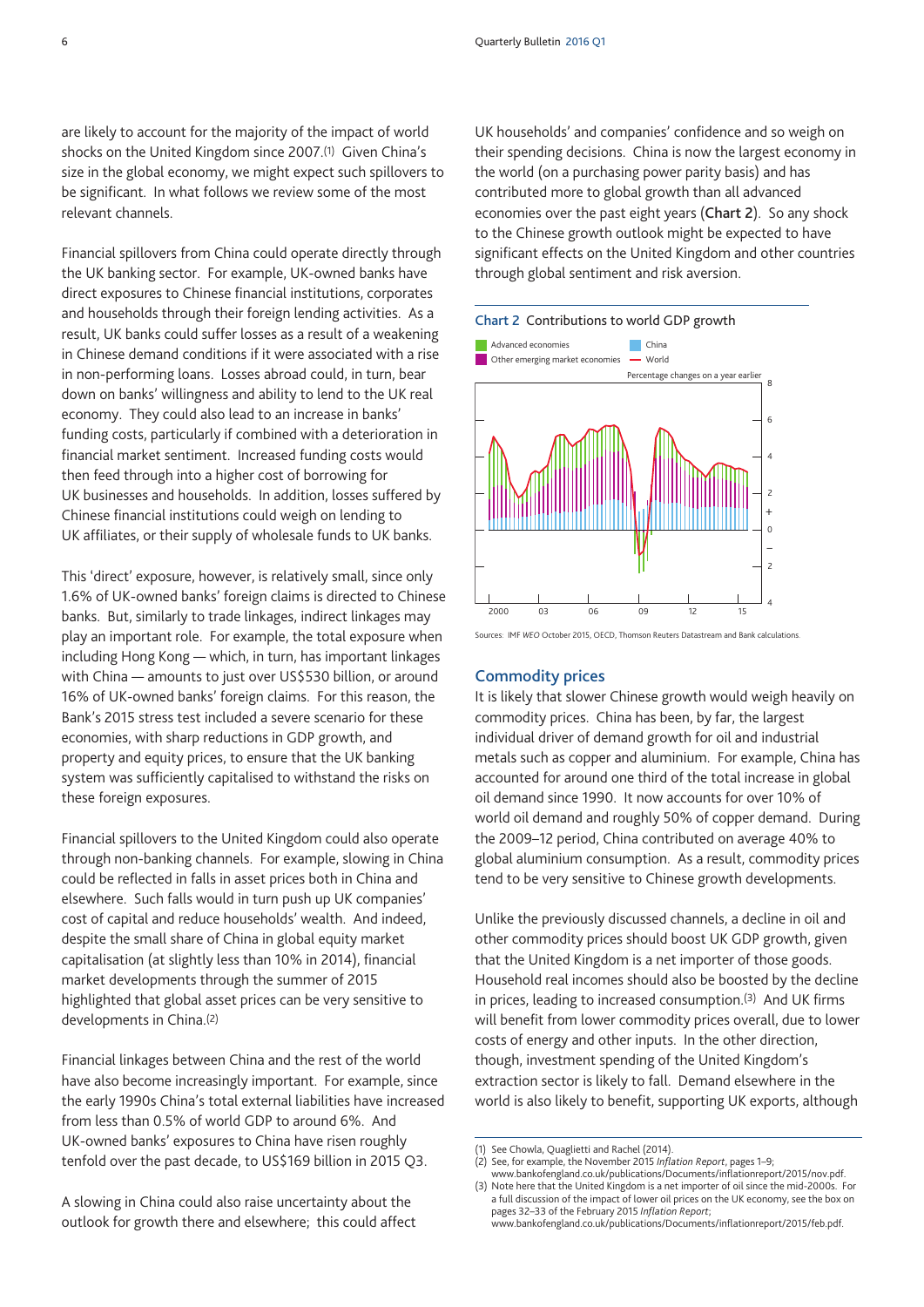commodity producers would be likely to cut back their spending in response. Overall, the decline in commodity prices should provide some offset to the drag from trade, financial channels and confidence.

# **Modelling spillovers from China: a global vector autoregressive model**

To quantitatively assess how a shock to China might affect the United Kingdom, it is important to estimate the impact of *all* channels of transmission. As explained in the previous section, a shock to Chinese growth is likely to affect the United Kingdom through a number of channels. And there are also complex interlinkages between the United Kingdom and China via third countries (ie 'indirect' effects). All of these links need to be captured when attempting to assess how a slowing in China might affect the United Kingdom.

One model that has the potential to capture all of these various channels is the global vector autoregressive (GVAR) model.(1) Unlike other empirical models, the GVAR allows shocks to propagate across the world economy through many channels of interdependence, including trade, financial, confidence and third-country effects. And the model also captures the effect of commodity prices.

## **An overview of the model**

The GVAR approach consists of two steps.(2) First, individual models of the economy are built for a large number of countries. In these models, a number of key domestic variables — real GDP, inflation, equity prices, interest rates and the exchange rate — are all affected by each other, as well as by international variables. The international variables include the oil price and global measures of each of the domestic variables — for example, world GDP and world inflation.

Second, the individual country models are linked through the international variables to construct a global model of the world economy. In the GVAR, shocks in one country can spill over to other countries. The intuition is as follows: when growth in one country falls, that will lower measures of world GDP. As a result, GDP in each of the countries included in the GVAR model will be affected, as will all the other domestic variables. The impact on growth in each country will be determined by how domestic GDP has tended to respond to movements in international variables over the past.

The GVAR is flexible enough to also take into account that one country may be important for some countries (such as its main trading partners) but not for others. The importance of one country for another in the GVAR is determined by country-specific weights. These weights are used to construct the international variables, so as to reflect the relative importance of each of the foreign economies for each domestic economy. In the version of the model used in this

article, export weights are used to aggregate the foreign variables. So, for the United Kingdom, a large weight is placed on the euro area when constructing the international variables — as a large share of UK exports go to the euro area. But only a small weight is placed on China, as the direct export links are limited. These weights also vary over time, to take into account changes in the relative importance of different countries over time.

## **Advantages of the model**

The GVAR model has several advantages relative to some other modelling approaches:

- **It is a truly global model**: the GVAR models the economies of more than 30 countries, accounting for more than 90% of world GDP.
- **All channels of transmission are captured**: the country models estimate the average response over the past of domestic variables to international ones. For example, the model estimates how domestic GDP or equity prices tend to respond to movements in world GDP. This means that the model will implicitly capture the total impact of a change in international variables on domestic ones, rather than just estimating the impact of one channel.
- **Shocks can spill over through third countries (ie 'indirect' effects)**: the use of country-specific weights means that spillovers of shocks via third countries are captured in this model. For example, if there were a shock to US GDP this would initially have a direct impact on the United Kingdom through its effect on UK-weighted measures of world GDP, world inflation etc. But the change in US GDP would also affect the economies of all other countries in the model, which would in turn feed back to the United Kingdom. Given this, the GVAR model is able to capture the amplification of shocks through third countries.
- **The model captures historical comovement across countries**: the GVAR is an empirical model so its results are driven by the correlations seen in the data. Therefore, the model captures the scale of spillovers of shocks that have typically been seen in the past.

## **Possible weaknesses of the model**

While the GVAR is a very useful tool for measuring spillovers across countries, there are at least two possible drawbacks to this approach. First, the GVAR is linear. This means that, in the model, the impact on the United Kingdom of a 5% shock to US GDP is five times larger than a 1% shock to US GDP. But it is possible that in periods of crisis, when the shocks are larger, there could be greater spillovers than a linear model

(2) Additional details on the model are provided in the annex.

<sup>(1)</sup> The model was originally developed by Pesaran, Schuermann and Weiner (2004) and Dees *et al* (2007).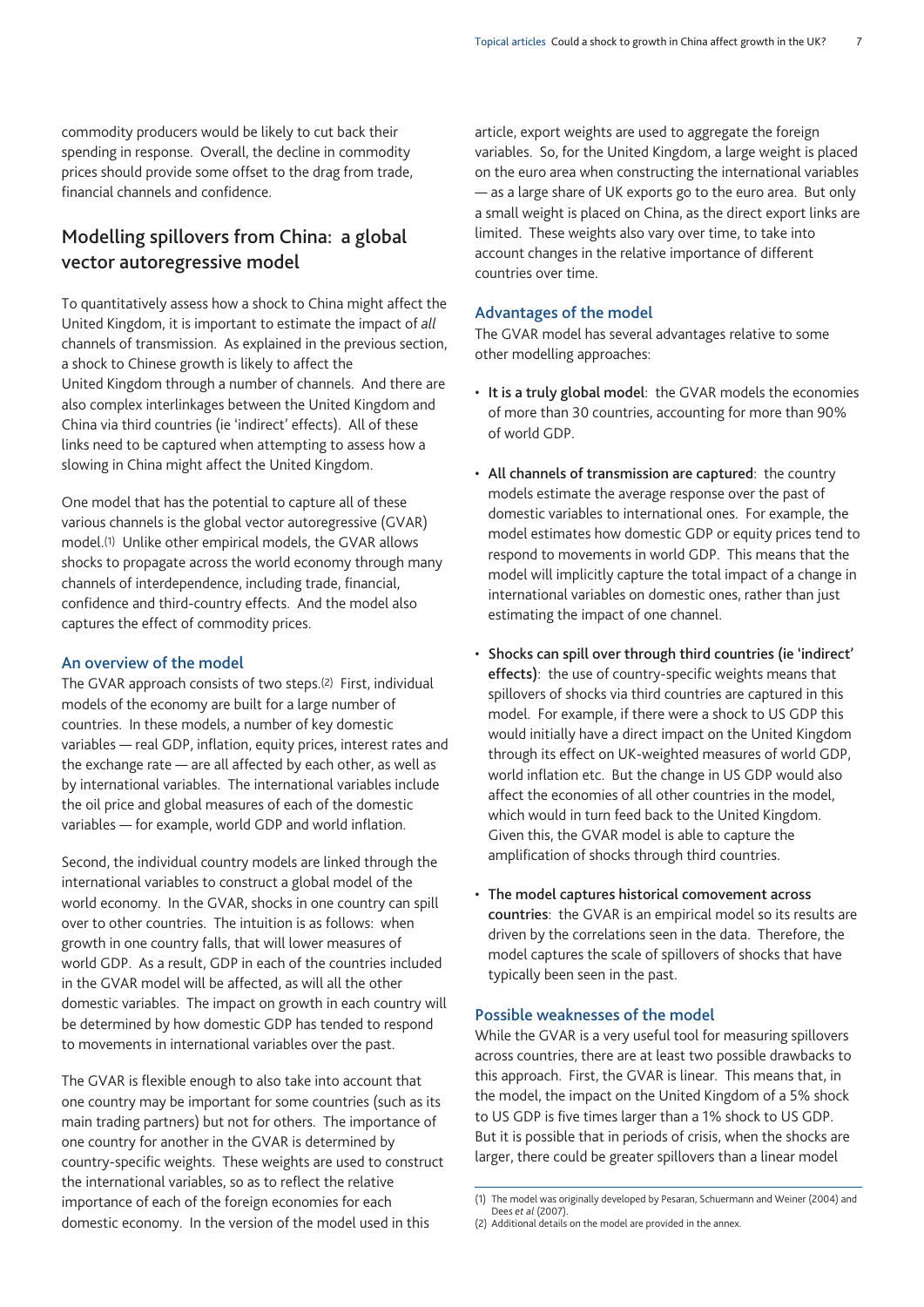suggests. And second, the GVAR (as with many other empirical models) can only distinguish between different sources of a shock by making a number of assumptions. In what follows the focus of our analysis is on the study of the transmission of GDP shocks across countries. No attempt is made to identify the source of the shocks, whether they are due to demand, supply, productivity or monetary policy which could, in practice, affect the impact on the United Kingdom. Uncertainties around the GVAR estimates are discussed at the end of the next section.

# **The changing impact of China on the United Kingdom**

## **Results of the global VAR**

Using the GVAR, we can estimate what the impact of a slowdown in Chinese GDP growth on the United Kingdom might be. The blue line in **Chart 3** shows the impact on the level of UK GDP of a permanent negative 1% shock to the level of GDP in China. On impact, the model suggests the shock would reduce UK GDP by slightly less than 0.1%. That effect would then build over time to a peak of 0.15%, before falling back to around 0.1% in the long run. The estimated impacts shown here use 2012 trade weights when constructing the foreign variables. This means that they assume that the importance of each country to each other is as it was in 2012.

**Chart 3** The impact of a negative 1% shock to GDP in the United States, euro area and China on UK GDP(a)



Sources: IMF *International Financial Statistics*, OECD, Thomson Reuters Datastream and Bank calculations.

(a) The impact is computed using 2012 trade weights.

The GVAR estimates suggest that the spillovers to the United Kingdom from China could be much larger than direct trade linkages alone would imply. Simple ready reckoners (ie 'mechanical' estimates based on the share of UK exports going to China and the share of UK exports in UK GDP) suggest that the negative shock to Chinese GDP would only reduce UK output by around 0.03% through direct trade links. The fact that the GVAR estimates are almost four times larger than the direct trade channel suggests that additional channels and indirect linkages play an important role in amplifying spillovers to the United Kingdom. It is worth noting, however, that not all these channels work in the same direction. For example, in the model, the negative shock leads to a fall in oil prices of about 3%, which supports UK growth.

To put these results into context, it is helpful to compare the impact of an equivalent shock to the United States and the euro area (magenta and orange lines in **Chart 3**, respectively). A 1% GDP shock in either the United States or euro area would be expected to have a larger impact on the United Kingdom than an equivalent shock in China; the long-run impact of shocks to these two regions is around three times that of the China shock. Considering just the direct trade linkages would have suggested a larger difference in the results: the United Kingdom's trade links with China are around ten times smaller than with the euro area, and five times smaller than with the United States. Again, this highlights the importance of channels other than direct trade links.

It is also interesting to note that the long-run UK impact of a shock to the United States and euro area is very similar, despite the much closer trade links with the euro area. This may reflect the fact that financial channels are likely to be a more important part of the transmission of shocks from the United States than from the euro area. In addition, the United States plays a more important role in global demand than the euro area, amplifying the third-country effects.

## **An illustrative scenario**

Here we consider a simple scenario to illustrate the results of the GVAR. As shown in **Chart 4**, the International Monetary Fund (IMF) is forecasting growth in China to slow gradually over the next three years to around 6% in 2018. Given that there is a great degree of uncertainty around the outlook for the Chinese economy, we show what might happen to UK GDP if Chinese growth were to fall more sharply in the near term. We consider an alternative scenario in which growth is assumed to be 1.5 percentage points weaker than the IMF's forecast in 2016 and 2017, before returning to 6% in 2018 (**Chart 4**). This means that, overall, the level of Chinese GDP is around 3% lower by the end of 2018.

**Chart 5** shows the impact we would expect such a scenario to have on UK GDP. If Chinese growth were 1.5 percentage points weaker than expected by the IMF in 2016 and 2017, the GVAR suggests this could reduce growth in the United Kingdom by around 0.14 percentage points in both years. Growth would then pick up as GDP growth in China returns to the rates forecast by the IMF from 2019. The negative impact on the level of UK GDP would peak at 0.3%, falling back to around 0.2% by 2019.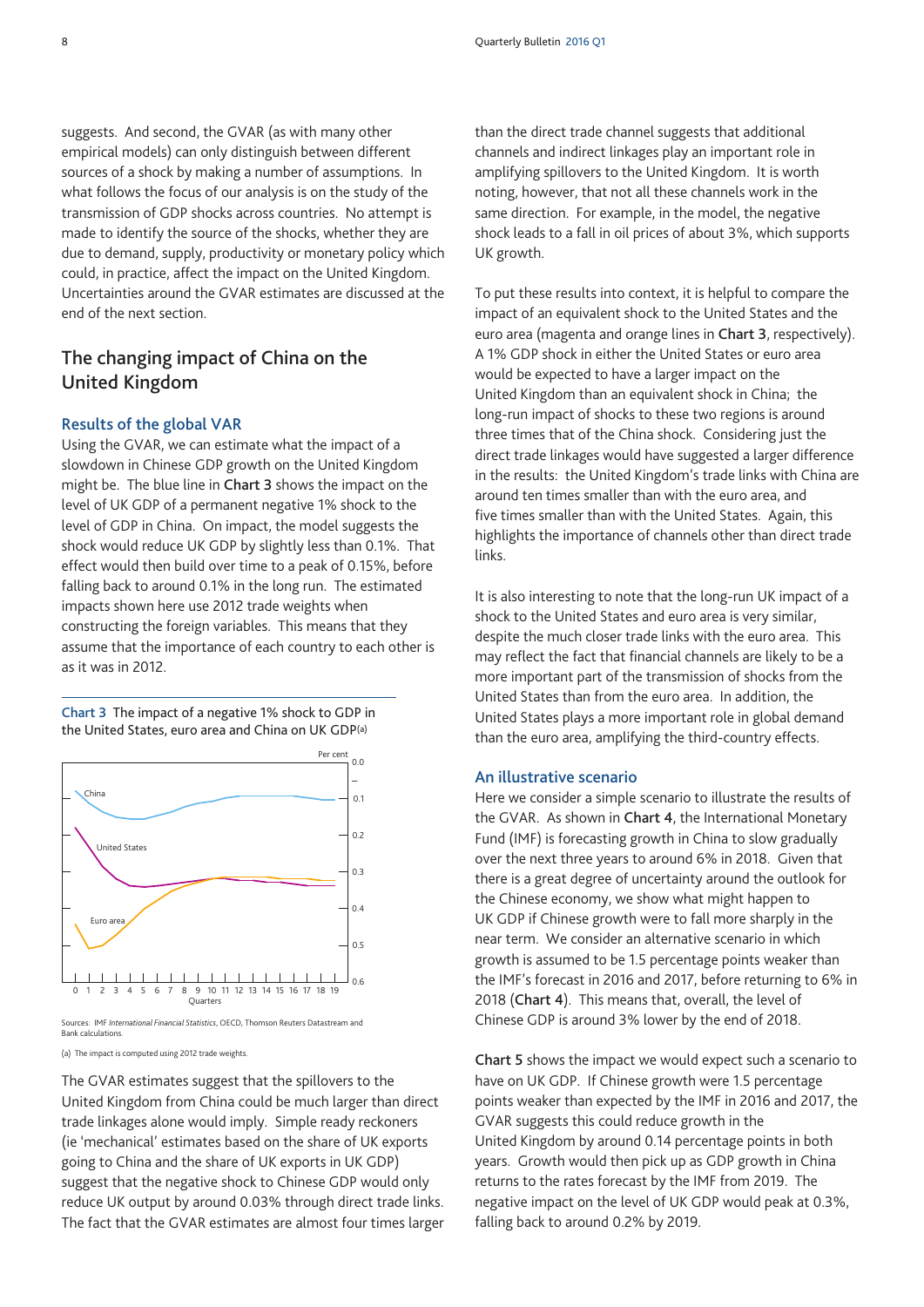#### **Chart 4** Chinese growth: IMF forecast and illustrative scenario(a)



<sup>(</sup>a) The chart shows the historical path of Chinese GDP and its forecast over the 2016–18 period. The orange line displays a scenario in which growth is assumed to be 1.5 percentage points weaker than the IMF's forecast in 2016 and 2017.





(a) The chart shows the impact on UK GDP of the scenario described in the main text and depicted in **Chart 4** (orange line).

#### **How has the impact of China changed over time?**

It is likely that the impact of China on the United Kingdom and other countries has changed significantly over the past couple of decades. Indeed, as discussed above, China's role in the global economy has increased markedly since the early 1990s. Given this, a shock to Chinese growth should now have a much larger impact on the global economy, and in turn the United Kingdom, than would have been the case a couple of decades ago.

With the GVAR we can answer the question, how have spillovers from China to the United Kingdom changed over time? Specifically, this section looks at how the impact of a Chinese GDP shock today compares to the spillovers we would have expected in 1990. To see how the UK impact varies over time, we exploit the time-varying nature of the weights used to construct the international variables in the country models.

Specifically, we simulate the GVAR using the weights from 1990 and 2012 to estimate the impact on the United Kingdom of a shock to China at those specific points in time.(1)

The impact on the United Kingdom of a negative 1% shock to Chinese GDP using both 1990 and 2012 weights is shown in **Chart 6** (the 2012 estimate is equal to that shown in **Chart 3**). The impact of shocks from China has increased significantly over time. The long-run multiplier is now around four times larger than it was in the 1990s. And the short-run impacts are greater still. That is in contrast to the United States and euro area, where the impact of shocks has diminished a little over time.(2)





Sources: IMF *International Financial Statistics*, OECD, Thomson Reuters Datastream and Bank calculations.

## **Why has the impact of China changed over time?**

It is interesting to ask why the impact of China on the United Kingdom has increased so much. In particular, is this increase due to stronger bilateral linkages with China ('direct' effect)? Or is it due to the stronger impact of China on the United Kingdom's largest trading partners ('indirect' effect)?

In order to answer this question, we construct a new set of weights. These are identical to the 2012 country weights, with one exception: the United Kingdom's export share to China is set back to its 1990 level. This implies that the bilateral linkages used to simulate the model will be almost identical to the ones in our baseline, with the exception of the direct links between China and the United Kingdom, which will be significantly smaller.(3)

<sup>(1)</sup> For a more detailed explanation of this procedure, see Cesa-Bianchi *et al* (2012).

<sup>(2)</sup> A 1% negative shock to US GDP decreases UK GDP by about 0.3% using both 1990 and 2012 weights, while a 1% negative shock to euro-area GDP decreases UK GDP by 0.4% using 1990 weights and 0.3% using 2012 weights. These estimates are not reported in the main text but are available from the authors upon request.

<sup>(3)</sup> The difference between China's 1990 and 2012 export shares for the United Kingdom was redistributed proportionally to the remaining countries excluding the United States and the euro area (which were left unchanged at their 2012 levels to avoid overestimating the 'indirect' effects).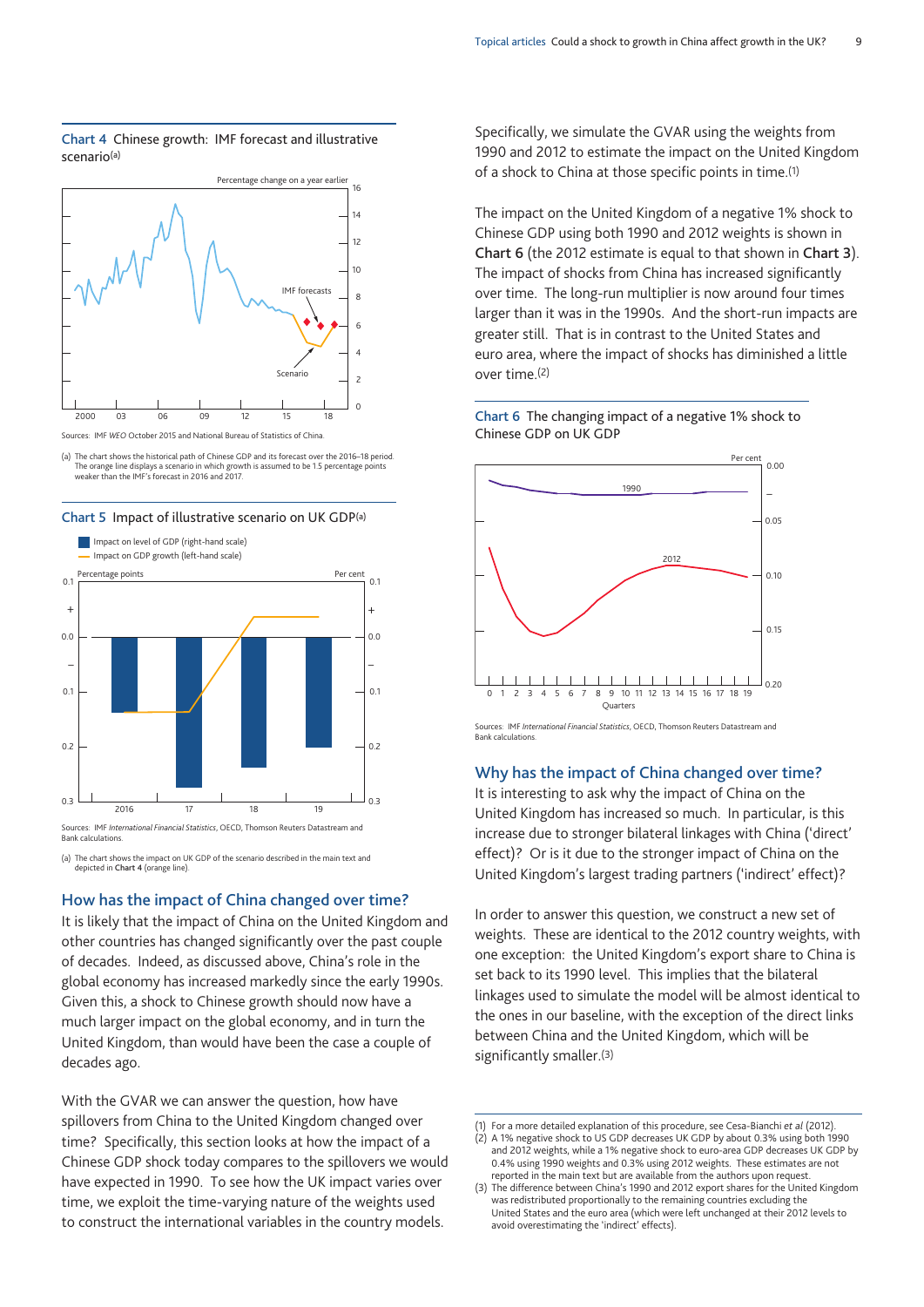The purple line and the red line in **Chart 7** are the UK impacts obtained under 1990 and 2012 weights (as shown in **Chart 6**). Therefore, the gap between the two lines represents the total increase of the impact of Chinese shocks on UK GDP from 1990 to 2012. The orange line, which is obtained under the counterfactual trade shares described above, shows that much of the increased impact is due to indirect linkages. In other words, if today China still accounted for less than 1% of the United Kingdom's exports (as it did in 1990), the impact of a Chinese shock would nonetheless have increased from the purple line to the orange line given China's increased links with other countries.

**Chart 7** The changing impact of a negative 1% shock to Chinese GDP on UK GDP — direct versus indirect channels



Sources: IMF *World Economic Outlook* (*WEO*) October 2015, OECD, Thomson Reuters Datastream and Bank calculations.

This is clear evidence that the changed linkages between China and the rest of the world are affecting the United Kingdom not only via stronger bilateral linkages, but more importantly through stronger ties between China and the United Kingdom's major trading partners.

#### **Uncertainty around the estimates**

While the GVAR is a useful model for capturing the spillovers from China to the United Kingdom, the results are subject to some uncertainty. In particular:

• As in any empirical model, the estimated coefficients of the GVAR may change over time. Using the time-varying weights (export shares) captures the change in the distribution of exports. But it is possible that the

United Kingdom could have become more sensitive to foreign shocks after the financial crisis. Only a model with time-varying parameters could properly account for this issue.

• As mentioned earlier, the GVAR is a linear model, so it cannot account for the non-linearities that typically arise in crisis periods or in a particularly severe scenario. This means that if there were a very sharp slowing in China, often referred to as a 'hard landing', then the GVAR model could underestimate the spillovers to the United Kingdom.

Given the above, the multipliers implied by **Chart 3** are likely to underestimate the scale of the impacts.

# **Conclusion**

This article asks three questions: first, how large an effect could a shock to Chinese GDP have on UK output? Second, to what extent has the impact of shocks emanating from China increased over time? And third, through which channels direct bilateral linkages or indirect channels of interdependence — has that change come through?

To answer these questions we use a global VAR that includes country-specific macroeconomic and financial variables, global variables and the price of oil. This model implicitly accounts for many different channels of transmission including trade, financial and confidence channels, and third-country effects.

As expected, we find that shocks emanating from China have a bigger impact on the UK business cycle today than in the past. Specifically, if China were to slow down from 6% to 5% over the next few quarters UK growth would be expected to slow by around 0.1%. By way of comparison, the impact of a 1% shock to China's GDP is one third of the size of an equivalent 1% shock to euro-area GDP.

That said, we view the multipliers implied by **Chart 3** as likely to underestimate the true impact, particularly in the event of a sharp slowdown in China, where the spillovers to other countries are likely to be larger given the associated non-linearities that our model does not explicitly account for.

Finally, we have also shown that the increased influence of China on the United Kingdom is mostly through stronger ties with the United Kingdom's traditional trading partners (the United States and the euro area), rather than direct linkages.